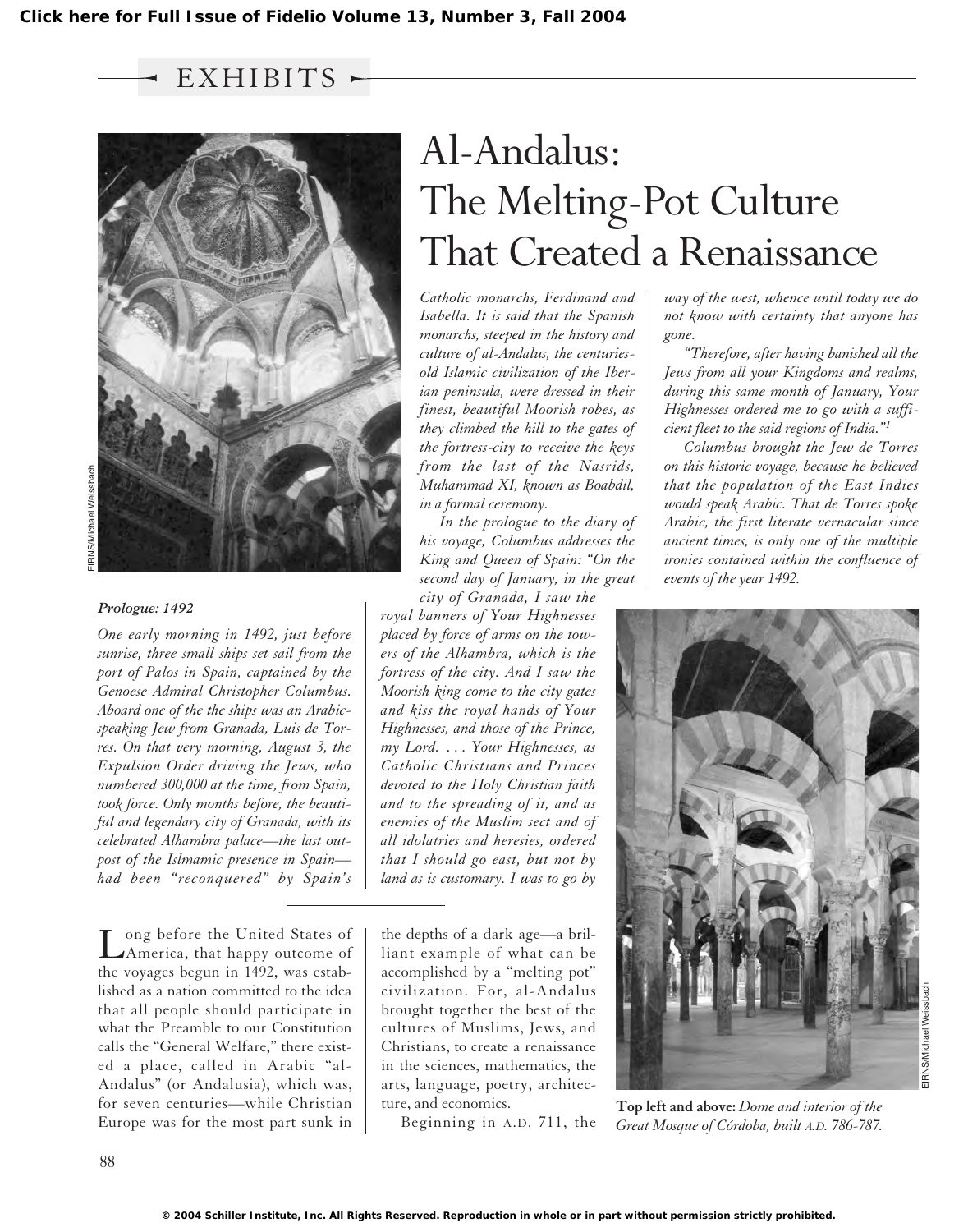Umayyads, who were to rule al-Andalus for 300 years, conquered much of what is today the Iberian Peninsula. They were Muslim North African allies of the Umayyad dynasty based in Damascus, Syria, who defeated the Christian Visigoth rulers of Spain, and established what would become the most advanced civilization in the West.

Under the first Umayyad prince, Abd al-Rahman I (r. 756-88), al-Andalus became an independent principality, and by the Tenth century, its capital Córdoba had become the most culturally advanced, wealthiest, and most populous city in all Europe, celebrated and envied for its extraordinary achievements in science, theological scholarship, philosophy, horticulture, poetry, and the arts. It was during this time, that the Great Mosque of Córdoba, with its beautiful interior arches, one of the wonders of the world, was constructed.

Under the Umayyads, al-Andalus experienced a Golden Age. The Islamic Renaissance was created out of the Ara-



*Entrance to the Great Mosque of Córdoba.*



*Spain's al-Andalus, an ecumenical culture known as "the ornament of the world."*

bic language, upon which the Islamic faith was based: "al-Qu'ran" literally means "the recitation," and Mohammed instructed his followers, "Read, recite!"

Beginning with Abd al-Rahman, who was himself a refugee from a coup that overthrew his family dynasty in Damascus, a culture of tolerance was established in Spain. Under Islamic sovereignty, Jews and Christians, who were viewed as sharing the Abrahamic religious tradition, were treated as near equals with Muslims (except that they had to pay taxes, while Muslims did not). They were known in Arabic as the *dhimmi,* or "peoples of the Book." The concept of the *dhimma,* or "covenant" with Islam's monotheistic brethren, was an important part of Islamic law. But, by 1010, conflict over the succession caused the Umayyad dynasty to crumble, and over the succeeding period, numerous *taifas,* or city-states, were created, which became centers of Islamic culture, and where a significant role continued to be played by the highly assimilated Jewish and Christian populations.

The fame and glory of al-Andalus spread throughout the

small intelligentsia of Christian Europe. By the mid-Tenth century, Córdoba came to be known as "the ornament of the world," a description first applied to al-Andalus by the German nun and playwright Hroswitha. Hroswitha never visited Spain, but reportedly knew of Córdoba from the Christian archbishop of al-Andalus, who had visited the courts of Germany as part of the Caliph's diplomatic corps. The archbishop was accompanied on these missions by a leading member of the Jewish community, who served as the Caliph's foreign minister.

No discussion of al-Andalus would be complete without reference to Alfonso X (the Wise), known as the "King of the Three Religions." Alfonso ruled as King of Castille and León for 30 years, from 1252 to 1282. Like his uncle Frederick II Hohenstauffen, who ruled Palermo and as Holy Roman Emperor (1220-50), Alfonso's domains were characterized by an ecumenical spirit which encouraged an outpouring of scientific and artistic production from their Christian, Muslim, and Jewish communities.

Alfonso's legacy included the Toledo School of Translation, with as many as 12,000 students in attendance, which played a crucial role in the vernacular language project, whose mission included the development of a literate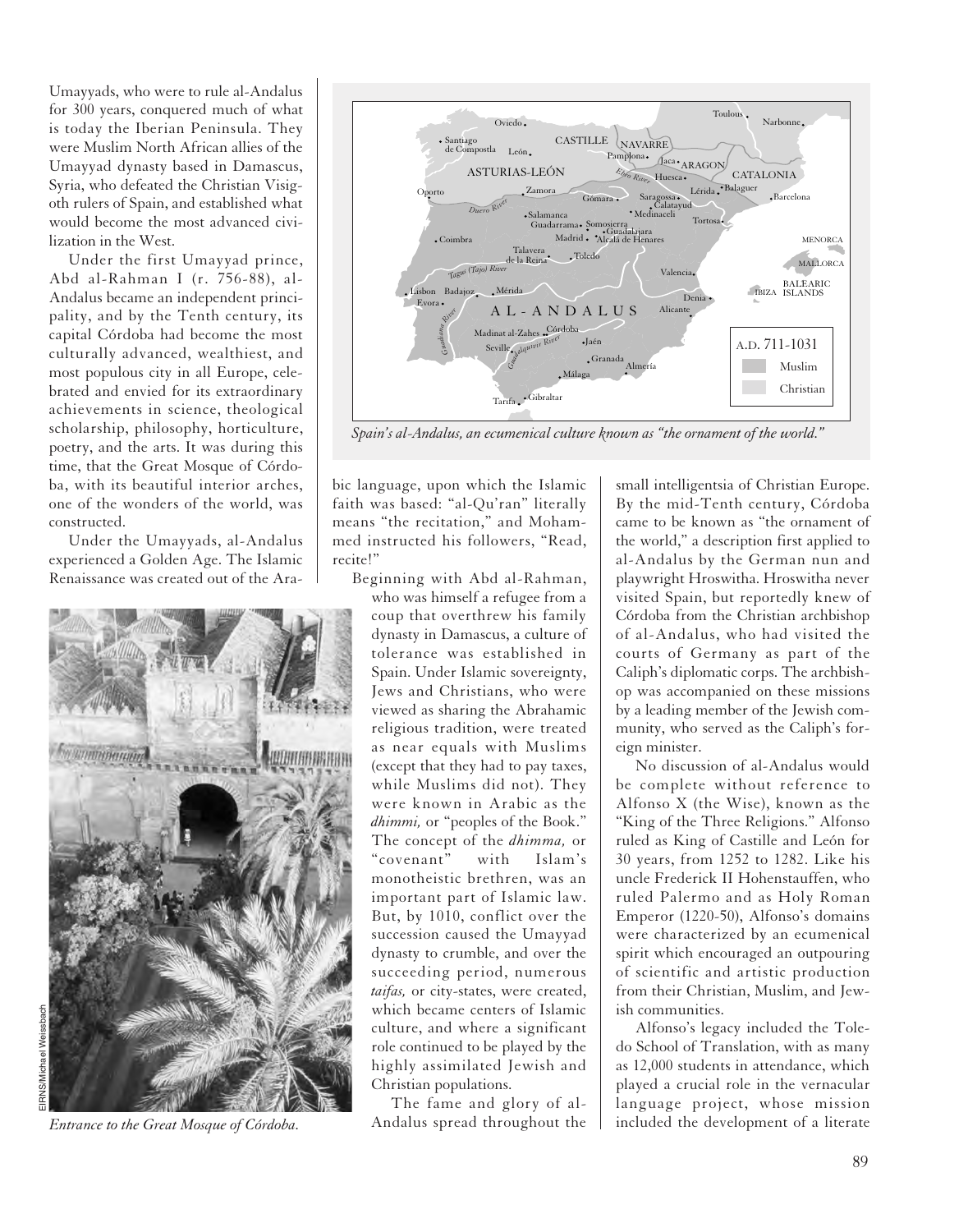vernacular Castilian to replace Latin, which had degenerated as a spoken language. The core translators were Jews and Muslims, who worked on rendering ancient texts from Arabic into the new vernaculars. Among the Toledo professors was the Florentine Brunetto Latini, the celebrated teacher of Dante Alighieri, whose *Commedia* would later create the "illustrious" Italian vernacular.

Even this brief description of Andalusia forces the question, why so little is commonly known about this wonderful place and time. Although the exhibit, "Caliphs and Kings: The Art and Influence of Islamic Spain" (May 8-Oct. 17, 2004), at the Arthur M. Sackler Gallery in Washington, D.C., does not answer this question, it does offer, through 89 rarely exhibited objects, a provocative glimpse into the extraordinarily rich world of al-Andalus. And, while the objects are beautiful and fascinating in themselves, they only hint at the reality that produced them; a story, or confluence of stories, that can only be appreciated with further study, and perhaps a visit to Córdoba and Granada, to see firsthand the remaining wonders of this amazing culture, which graced the world for a time, and left its unmistakable imprint on Western civilization.

# **Center of Learning**

The Córdoba of al-Hakam II, in the third quarter of the Tenth century, was a fabulous city, which for 100 years had been the largest in Europe. Already, under Abd al-Rahman II (822-852), Andalusia's population of 30 million resided in hundreds of cities; Córdoba, the capital, with 130,000 households, boasted numerous manufacturing enterprises, and produced exquisite textiles for export. The economy enjoyed a highly productive agriculture as well, based on a sophisticated system of irrigation.

Among his many accomplishments, al-Hakam built 27 elementary schools for poor children, among an astonishing 800 schools throughout the city; large orphanages were built for the poor. The great library at Córdoba



FIGURE 1. *Carved ivory box, or pyxis, c. 966, court of al-Hakim II.*

held 400,000 books, with the city producing 60,000 more per year, a feat made possible by the many paper factories (a technology imported from China). Many translations were done here, or imported from Baghdad, another great Islamic translation center, where the works of Greek philosophers and mathematicians were rendered into Arabic, later to be translated into Latin, as well as the newly created vernaculars.

In the Ninth and Tenth centuries, Andalusia's mosque schools evolved into universities, drawing Jewish, Christian, and Muslim scholars and students from all over world. Academies (outside of the mosques) were established, including the House of Wisdom and the House of Science—modelled on those in Baghdad—which incorporated libraries, translation centers, and astronomical observatories. The majority of Muslims were literate, as their faith required reading, memorizing, and reciting the Qu'ran.

Figure 1 shows a carved ivory box, or *pyxis,* produced c. 966 for the Umayyad court of al-Hakam II (961-976) at Madinat al-Zahra, the beautiful city just south of Córdoba, built as the residence of the Caliph. A poetic inscription, encircling the upper part of the box, describes its

function as a receptacle for highly prized perfumes.

## **A Child Called 'Astrolabe'**

In the early Twelfth century, a child was born to the great humanist philosopher and teacher, Peter Abelard, who taught at the University of Paris, and his lover, Heloise. They named their child "Astrolabe," reflecting the influence of Arabic science on the intelligentsia of Europe.

The astrolabe perfectly exemplifies the scientific contributions that Islamic civilization brought to Europe. Figure 2 is a planispheric astrolabe like that created by Muhammad b. alSahli, from Valencia, around 1090, one of the earliest of those preserved from al-Andalus. It was used at one time by a Jewish astronomer/astrologer, who sanded down the star names and re-engraved them in Judeo-Arabic (Arabic written in Hebrew letters). This instrument was used for computing time and surveying, as well as for calculating the correct hour for prayers. It is one of the earliest dated examples from al-Andalus; these Andalusian instruments served as models for astrolabes throughout medieval Europe. The instrument, engraved with stereographic projections of the Earth at different latitudes, and a star map, allowed for the accurate astronomical measurements required for navigation



FIGURE 2. *Planispheric astrolabe, Muhammad b. alSahli, Valencia, c. 1090.*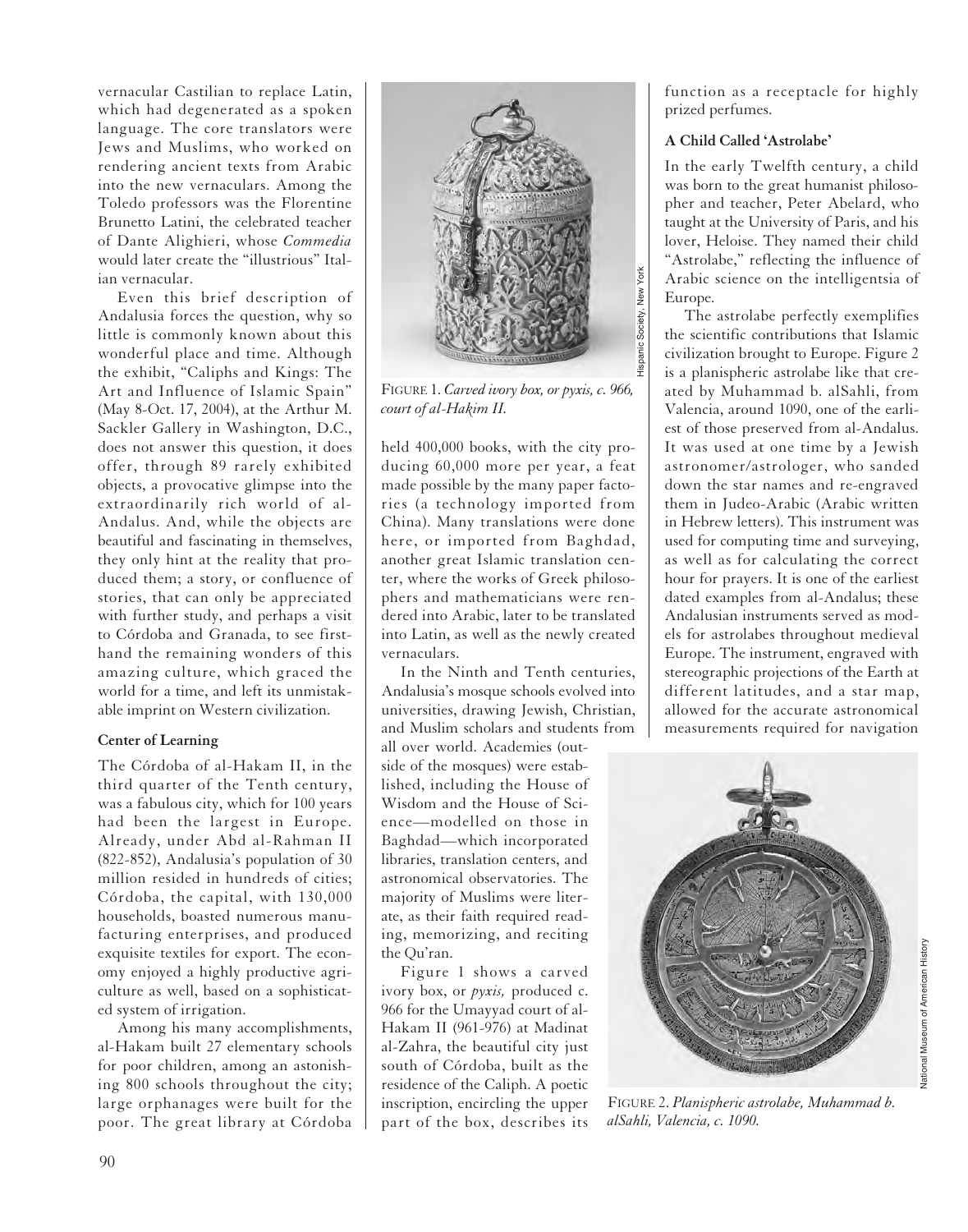at sea [SEE back cover, this issue].

Ironically, at the time this astrolabe was produced, al-Andalus had fallen under the rule of Islamic fundamentalists, the Almoravids and the even more fanatical Almohads—Berber tribesmen from North Africa —who caused many of the *dhimmi*—Jews and Christians—to flee the areas under their influence. For, the Berbers rejected the "melting pot" culture of Andalusia, in favor of a theocratic state.

And, at about the same time the astrolabe was produced, the first

Crusade set off from France for the Holy Land (1095). Then, in 1099, Jerusalem, under Arabic sovereignty, fell to the Crusaders.

## **Translation Project**

As noted above, hundreds of thousands of books were translated into Arabic, and thence into other languages, notably the new vernacular Romance languages, as well as the newly reformed, spoken Hebrew modelled on Arabic. An example is the medieval Latin *Compendium of Mathematical and Astronomical Treatises* from the Thirteenth cen-

tury, shown in Figure 3, written in elegant Gothic script, which brought together the works of many cultures. The Baghdad Caliphate sent researchers east to India and China, as well as west to Byzantium and Europe, to find works in all fields for translation into Arabic. These then found their way to al-Andalus, for further translation into Latin and the new vernaculars [SEE back cover, this issue].

In the Twelfth and Thirteenth centuries, as



FIGURE 3. *Latin "Compendium of Mathematical and Astronomical Treatises," translated from Arabic, 13th century.*

the Christian conquest of al-Andalus progressed, scientific and philosophical knowledge began to be transferred to Latin Christendom. Many European scientists travelled to Toledo in this period, seeking "the learning of the Arabs" to be found in prized Arabic scientific manuscripts. Translations were made of works on astronomy, mathematics, geometry, and philosophy, as well as historical and religious texts.

The most important treatise contained in the *Compendium,* this Latin anthology of Greek and Arabic texts, is a translation

of a treatise on arithmetic by al-Khawarizmi, an early-Ninth-century mathematician and astronomer who was based at the royal House of Wisdom in Baghdad. The treatise discusses the use of Indian numerals, and introduces concepts such as the decimal placeholding system and the zero. It was first translated into Latin in the Twelfth century. (The manuscript shown here is a Thirteenth-century revision.)

There is also the *Sefer Musré Hafilosofim* (Book of the Morals of Philosophers), written in

Hebrew some time in the Thirteenth century, in which the Hebrew script has clearly taken on the elegant affect of Arabic calligraphy (SEE Figure 4, and back cover, this issue).

The *Sefer* is a collection of aphorisms of Greek philosophers complied in Byzantium. It was translated into Arabic in Ninth-century Baghdad, by Hunayn b. Ishaq al Ibadi (809-873), a Christian physician. In the late Twelfth or early Thirteenth century, a Jewish author from Toledo, Judah al-Harizi (1170- 1235), translated it into Hebrew. Around

> the same time, an anonymous Castilian translation of the same text appeared as *The Book of Good Proverbs,* which influenced political, historical, and literary texts in Thirteenth-century Christian Spain. Thus was Classical knowledge transmitted, first throughout the Islamic world, and then through Spain into Christian Europe.

The Twelfth century was also the time of the great Jewish scholar Musa ibn Maymun, better know as Moses Maimonides (1135-1204),



FIGURE 4. *Hebrew "Book of the Morals of Philosophers," translated from Arabic, 13th century.*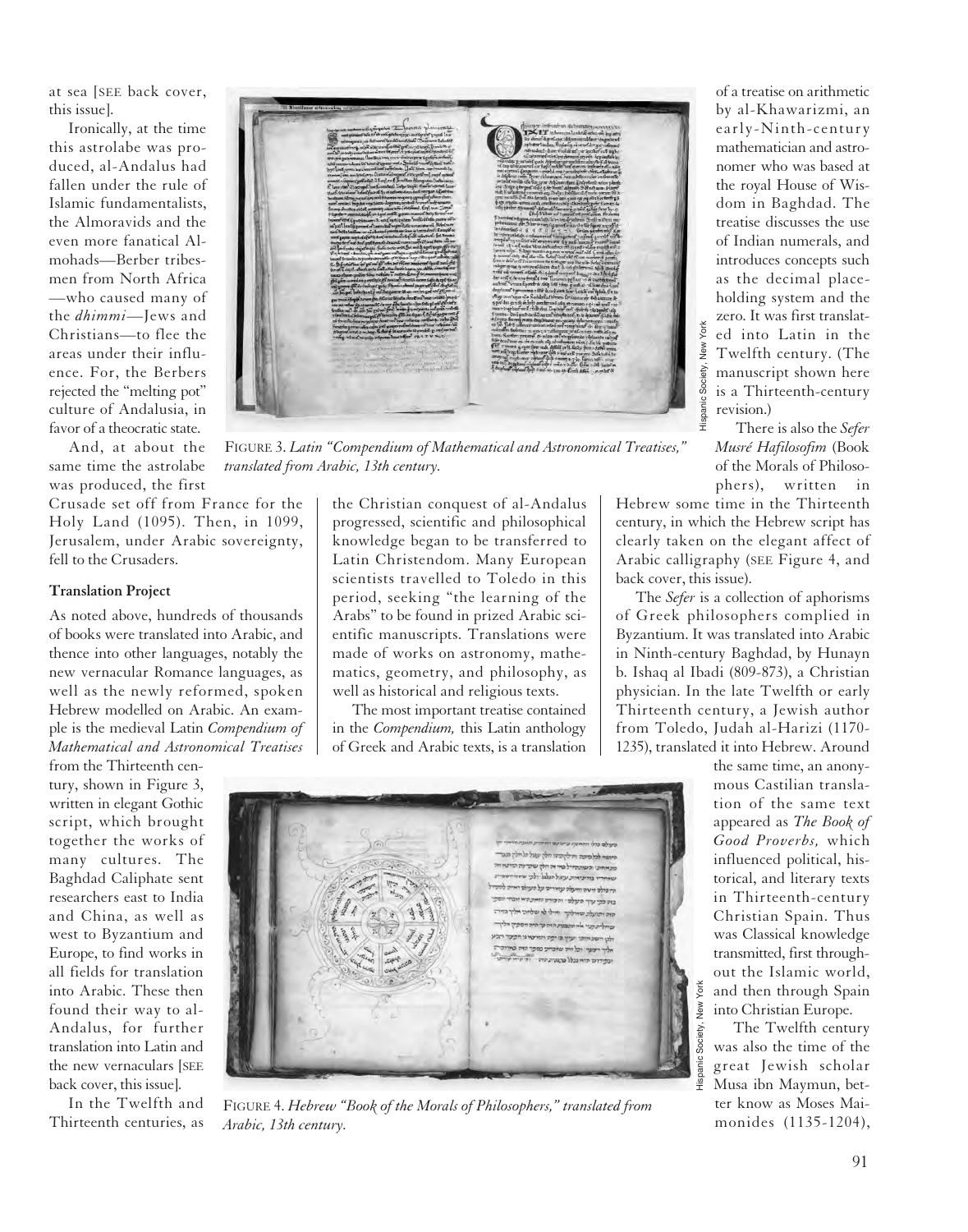who was born in Córdoba, the son of a prominent rabbi. Forced to flee his beloved al-Andalus when the Almohads conquered Córdoba in 1148, he ultimately arrived in Alexandria, Egypt, in 1204, where he lived for many years. Maimonides, who came to be known as "the second Moses," wrote many books, including his most famous, the *Guide for the Perplexed,* all of which were written in Arabic, except for his Hebrew *Mishneh Torah,* or *Second Law.*



FIGURE 6. *Antiphonary, Balalcázar (Córdoba), c. 1476-1500.*

## **'Alhambra Silk'**

From the mid-Tenth century, al-Andalus produced and exported beautifully crafted textiles, which, along with agricultural products, accounted



FIGURE 5. *"Alhambra silk" panel, Granada, c. 1400.*

for a significant portion of the economic prosperity of the region. An exquisite silk panel from Granada, c. 1400, illustrates the extremely high quality of the artisanship that went into this produc-

tion (SEE Figure 5). This large woven silk panel of reds, golds, and greens, may have been intended as a curtain, or bedspread; the Arabic inscriptions, wishing happiness, prosperity, good fortune, and perpetual honor, indicate that it was intended as a wedding gift, or tribute. The striking arrangement of its repeating, geometrical bands resembles the patterns in the tilework at the Alhambra palace in Granada; thus, this type of textile is often called "Alhambra silk."

## **A Music Book**

Some time around the fateful year 1492, the Antiphonary—a book of songs from Scripture, sung as part of the liturgy shown in Figure 6, was most likely produced in Seville, and later brought to a convent in Belcálcazar (Córdoba). It is the second of 10 choir books that form a com-

plete service, which were used by an order of Franciscan monks. According to its title, this book was intended for use during Lent. A five-line staff with six staves per page indicates the plainsong of the liturgical service; this notation was already antiquated by the Fifteenth century, remaining in use only in Spain. The illuminators worked in both Gothic and Mudejar (referring to Muslims living under Christian rule) styles. The rosettes, the geomet-Hispanic Society, New York

rical ornament, and the placement of illuminated initial letters in square frames, all show the influence of Koranic illumination, as well as of Arab textile design. Some of the scrollwork is also similar to that found in Fifteenth-century Hebrew bibles.

During the same period leading up to the Expulsion of the Jews, the magnificently illuminated Hebrew Bible shown in Figure 7 was produced in Spain. It was later brought to Portugal, most likely during the diaspora following the Expulsion; in Portugal, between 1492 and 1497, eight folios were illuminated in a Renaissance style. The Spanish illuminations include filigree-like borders in gold and purple ink, knot patterns, and rosettes inspired by Koranic illuminations, as well as architectural motifs, and lions and other animals. One important illustration depicts temple implements, including the menorah candelabra and the steps mounted to kindle it, represented abstractly as an upended triangle. Some of the illuminations of this Bible are similar to those of the contemporary Belálcazar Antiphonary, illustrating the ongoing cultural exchange between Christian and Jewish scribes.

## **The Aftermath**

Thirty-four years after Columbus's first voyage to the New World, the Florentine cartographer Juan (Giovanni)